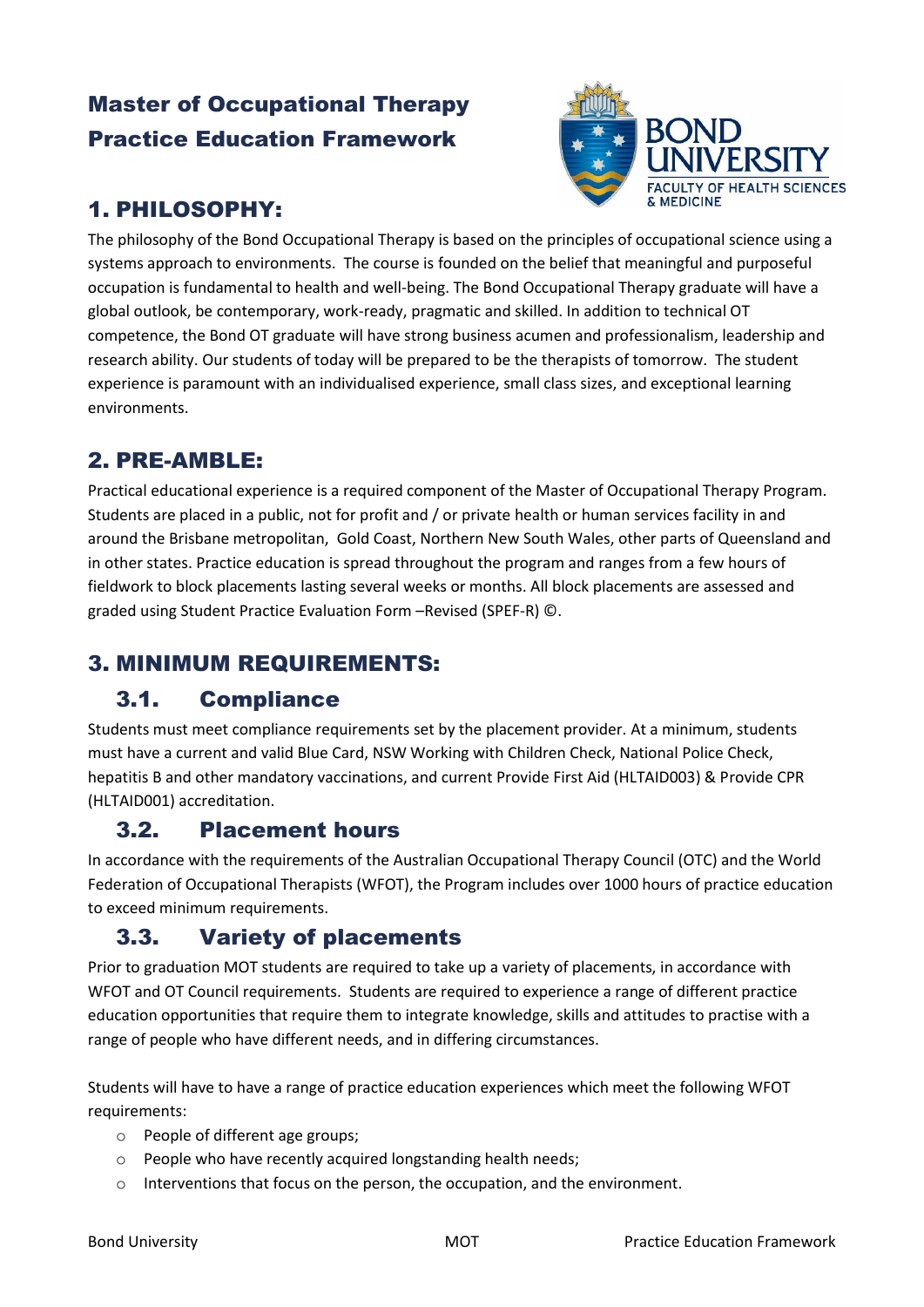Students will also have practice education experiences that meet the following WFOT<sup>1</sup> and OTC<sup>2</sup> requirements:

- o A range of personal factors such as age, gender, ethnicity that is reflective of the population that will be recipients of occupational therapy;
- o Individual, community/group and population approaches;
- o Health conditions that affect different aspects of body structure and function that cause different kinds of activity limitations;
- o Different delivery systems that includes traditional and non-traditional settings for example hospital and community, public and private, health and educational, urban and rural, and local and global.

Students are required to pass all their block placements prior to graduation.

The Bond University Master of Occupational Therapy Program Practice Education Framework is summarised in figure below;



http://www.wfot.org/Store/tabid/61/CategoryID/1/ProductID/9/Default.aspx

**.** 

 $1$  World Federation of Occupational Therapists. (2002). Revised minimum standards for the education of occupational therapists. Forrestfield: The Council of the World Federation of Occupational Therapists. Retrieved April 10, 2017 from

<sup>&</sup>lt;sup>2</sup> Accreditation Council for Occupational Therapy Educators. (2008). Accreditation Standards for a Master's-Degree-Level Educational Program for the Occupational Therapist. Retrieved from the American Occupational Therapy Association: Retrieved April 10, 2017, from http://www.aota.org/Educate/Accredit/StandardsReview.aspx